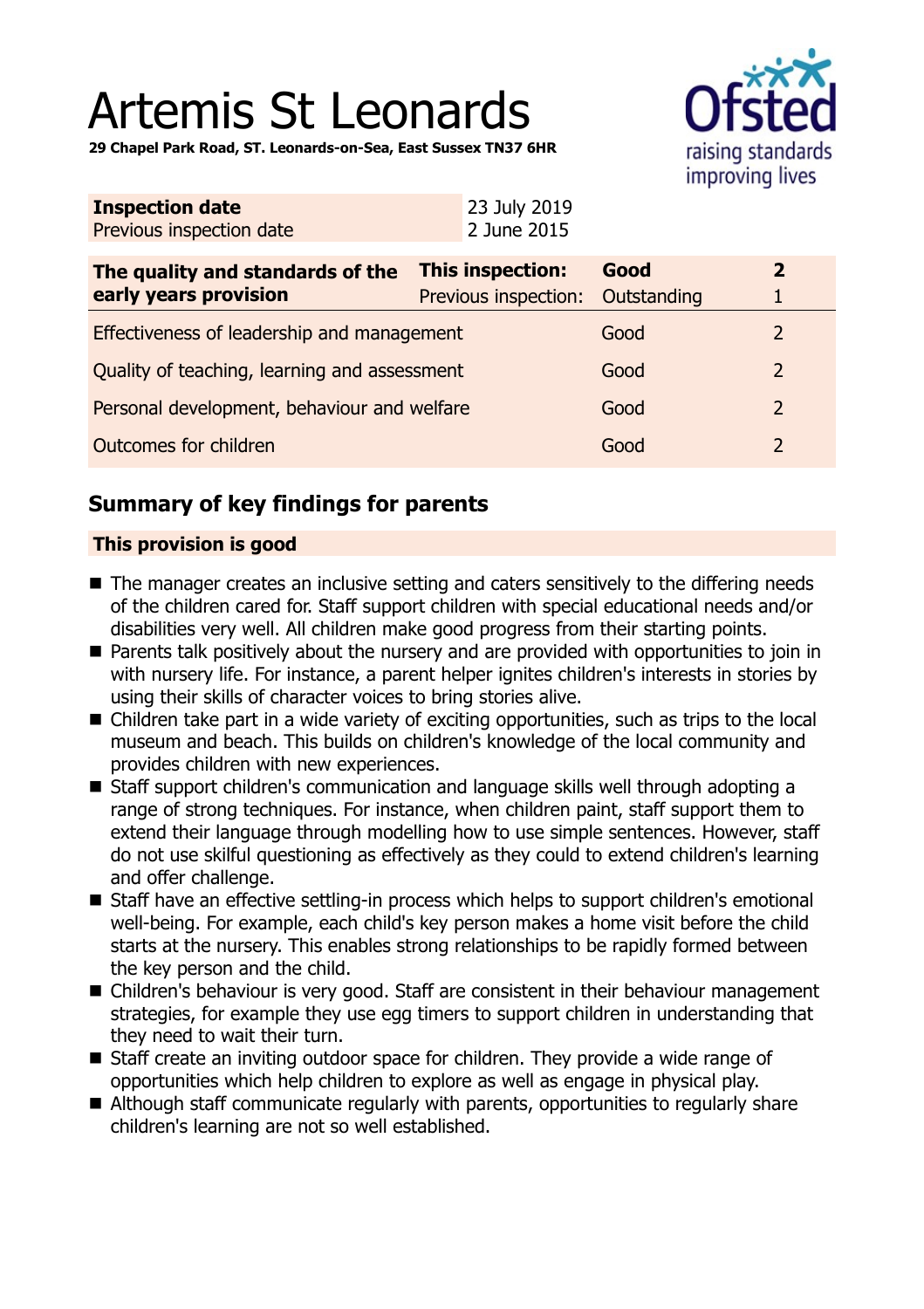## **What the setting needs to do to improve further**

## **To further improve the quality of the early years provision the provider should:**

- $\blacksquare$  develop further ways to regularly share information with parents to keep them updated on their child's learning and development
- make better use of skilful questioning to extend children's learning to consistently offer challenge.

#### **Inspection activities**

- The inspector observed the quality of teaching during indoor and outdoor activities and assessed the impact this has on children's learning.
- $\blacksquare$  The inspector held discussions with the manager and staff.
- $\blacksquare$  The inspector reviewed relevant documentation, staff qualifications and policies used by the setting.
- $\blacksquare$  The inspector observed a range of activities and completed a joint observation with the manager.
- $\blacksquare$  The inspector considered the views of the parents.

**Inspector** Adam Hawes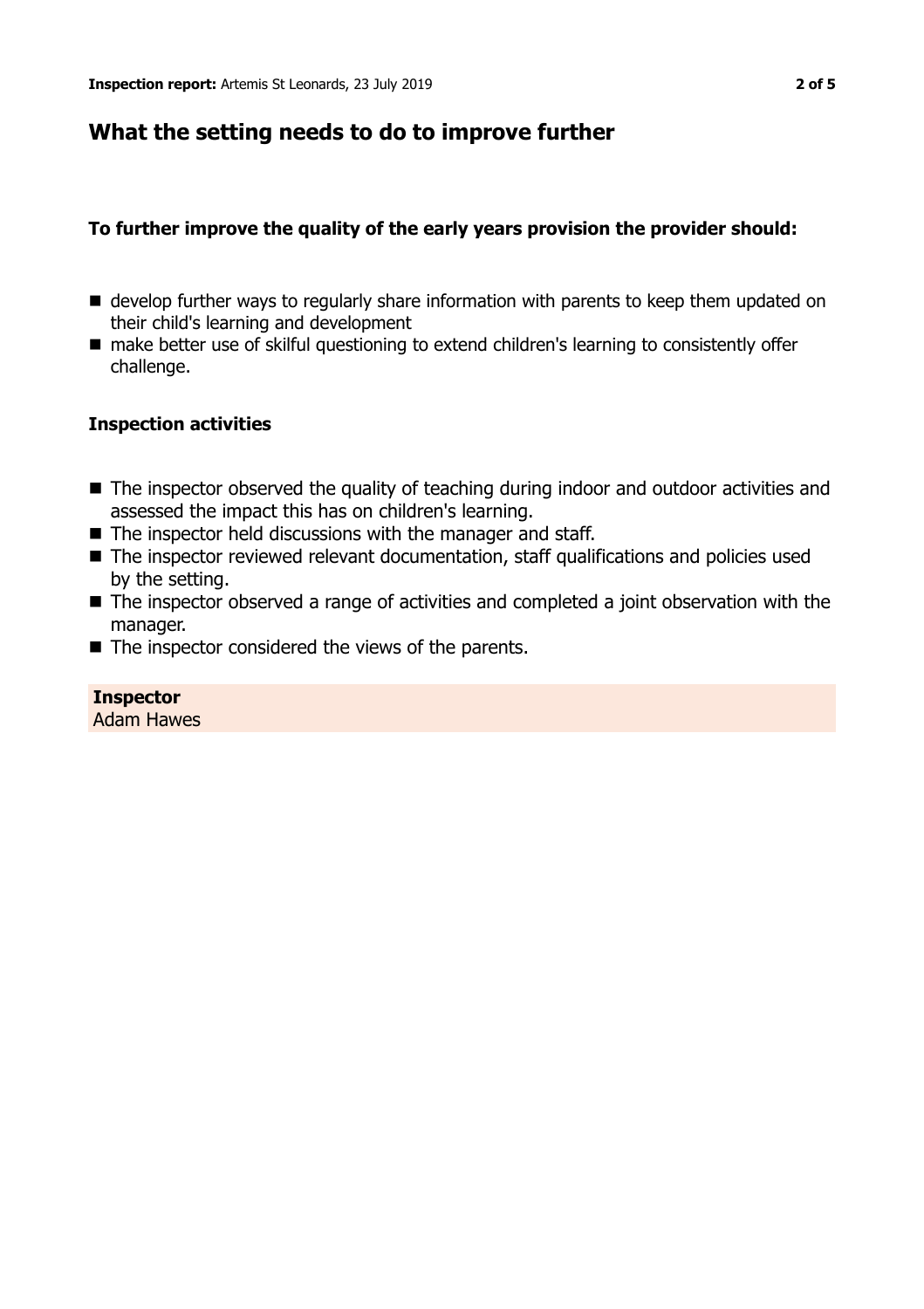## **Inspection findings**

## **Effectiveness of leadership and management is good**

The new manager has a focus for improvement and is motivated to rapidly enhance the already good provision. The manager uses self-evaluation effectively. For instance, she is keen to develop a peer-on-peer observation system for staff to share good practice. Regular staff supervisions enable the manager to have an oversight of staff training needs. Recent training on outdoor learning has enhanced the staff ability to use the outdoor space in a more creative manner, further sparking the children's enjoyment of outdoor play. The manager establishes strong risk assessments and recruitment processes. Staff can identify possible signs of abuse and understand the procedures for reporting such concerns. Safeguarding is effective. Additional funding is used effectively to support good outcomes for children. For example, early years pupil premium funding supports children to build their confidence and understanding of how to self-evaluate risk during forest-school sessions.

## **Quality of teaching, learning and assessment is good**

Stimulating activities are set up and planned for which support children's interests. Staff know their key children well. This is demonstrated when they regularly assess and monitor children's progress. They swiftly identify potential gaps in learning and offer support to help maintain children's good outcomes. Staff use positive praise to motivate children to have a go. For example, children persevere as they put the nappies on the baby dolls, having bathed them in the bath. Children show delight at their achievements, smiling and giggling as their efforts are recognised by staff. Children enjoy opportunities provided by staff to explore, hunting for insects in the garden, turning rocks and searching under flowers. This supports their knowledge of the world and mathematical skills as they identify what insects they have found and tick them off on a tally chart.

#### **Personal development, behaviour and welfare are good**

Children use good manners. The children cut up their own fruit at snack time and serve their own food at lunchtime, supporting independence. Staff support children effectively to manage their own feelings, share resources and negotiate. For example, children share the scoops, bottles and sieves as they cooperatively play in the water tray. Staff help children to learn about healthy foods during mealtimes. For example, they talk to children about why drinking milk strengthens their bones and why certain foods are not healthy for them. This helps to promote children's good health.

#### **Outcomes for children are good**

Children are happy, imaginative and confident learners. For instance, a child talks about how he is going to take his boat across the sea on an adventure. Children play well together and develop strong friendships. Staff prepare children well for future learning and their move on to school. Children have an eagerness to learn as they practise using a tripod grip to write their name.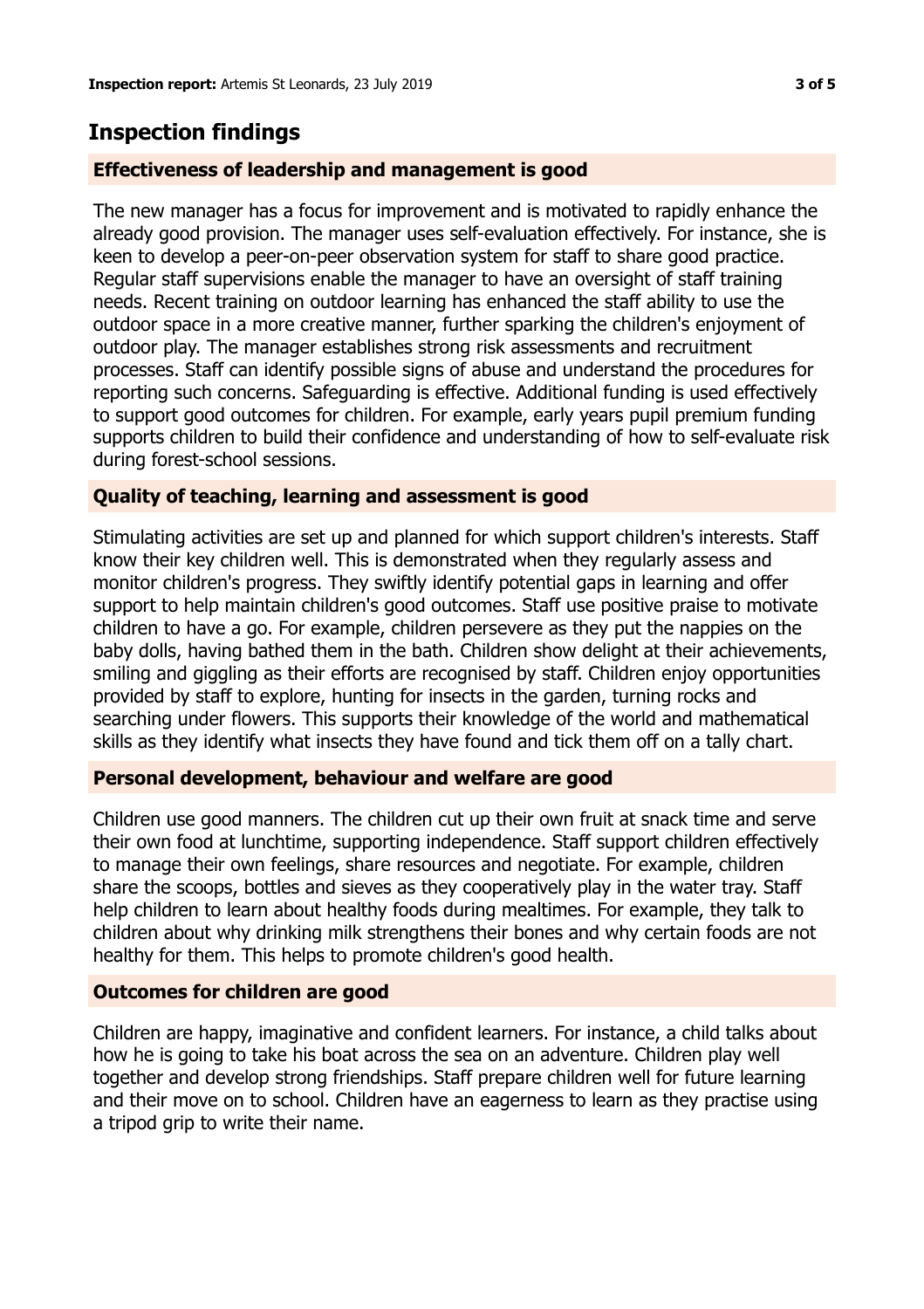## **Setting details**

| Unique reference number                             | EY355103                           |
|-----------------------------------------------------|------------------------------------|
| <b>Local authority</b>                              | <b>East Sussex</b>                 |
| <b>Inspection number</b>                            | 10108655                           |
| <b>Type of provision</b>                            | Childcare on non-domestic premises |
| <b>Registers</b>                                    | Early Years Register               |
| Day care type                                       | Full day care                      |
| <b>Age range of children</b>                        | $1 - 4$                            |
| <b>Total number of places</b>                       | 31                                 |
| Number of children on roll                          | 60                                 |
| <b>Name of registered person</b>                    | Artemis Childcare Limited          |
| <b>Registered person unique</b><br>reference number | RP526996                           |
| Date of previous inspection                         | 2 June 2015                        |
| <b>Telephone number</b>                             | 01424 461188                       |

Artemis St Leonards registered in 2007. It is one of three nurseries in the Artemis chain and is located in St Leonards-on-Sea, East Sussex. The nursery employs 11 members of childcare staff. Of these, nine hold appropriate early years qualifications at level 2 or above, including one with early years professional status. The nursery is open Monday to Friday, from 8am until 6pm, for 51 weeks of the year. It provides funding for two-, threeand four-year-old children.

This inspection was carried out by Ofsted under sections 49 and 50 of the Childcare Act 2006 on the quality and standards of provision that is registered on the Early Years Register. The registered person must ensure that this provision complies with the statutory framework for children's learning, development and care, known as the early years foundation stage.

Any complaints about the inspection or the report should be made following the procedures set out in the guidance Complaints procedure: raising concerns and making complaints about Ofsted, which is available from Ofsted's website: www.ofsted.gov.uk. If you would like Ofsted to send you a copy of the guidance, please telephone 0300 123 4234, or email [enquiries@ofsted.gov.uk.](mailto:enquiries@ofsted.gov.uk)